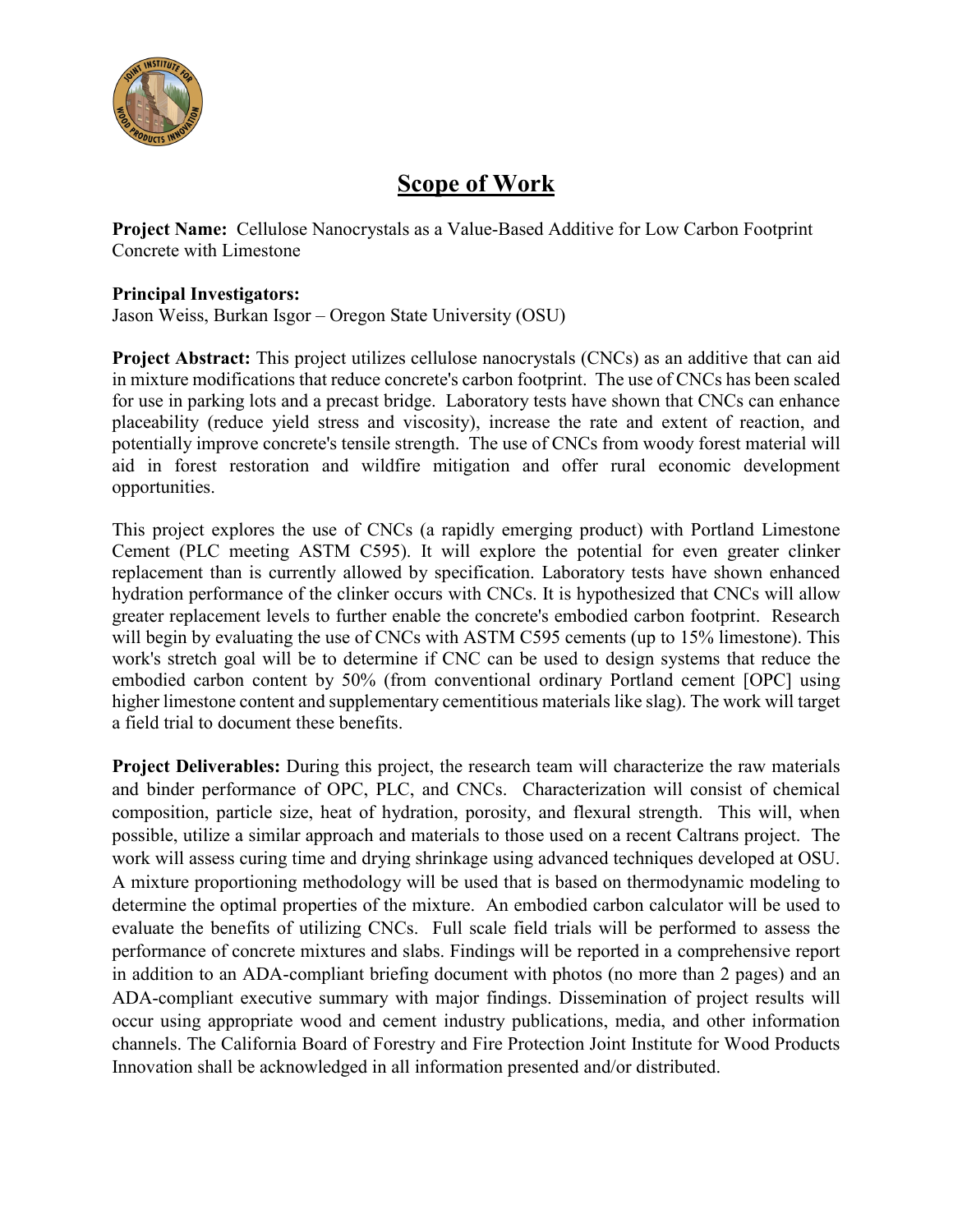**Budget Description:** This agreement will utilize \$200,000 to contract for the development and testing of CNCs as an additive for concrete. A complete budget is provided in the budget section of this report. The goal of this work is to build a body of knowledge of information that can demonstrate the role that CNCs can play in reducing the carbon footprint of PLC as compared to conventional materials. This will include the cost of the research as well as materials to fabricate, test, analyze, and disseminate results to appropriate audiences. Project findings will inform state highway agencies (such as Caltrans and other departments of transportation [DOT]) and support an expanded forest products sector in California. Costs associated with this agreement include raw materials, subject matter experts, slab placement, testing, sample disposal (as necessary), project management and coordination, and the production of a comprehensive report, an ADAcompliant briefing document with photos (no more than 2 pages), and an ADA-compliant executive summary.

**Background and Justification:** California has 33 million acres of forest which serves as a large carbon sink. Climate change and overstocked forests have resulted in increased wildfire size and intensity, leading to a need to increase the pace and scale of forest management and restoration activities. Cellulose nano materials (CNMs) are being developed for use in a variety of industries. The current market for CNM is estimated to be approximately 50,000 metric tons; however, less than 5% of this is CNC (i.e., 2,000 metric tons). Making a conservative estimation that CNCs could be used in 5% of the commercial, residential, and infrastructure applications of concrete, approximately 25,000 metric tons of CNC could be used annually (or nearly 10 times the annual production). Scaling up CNC production would require approximately 110,000 metric tons of woody materials. In addition to the use of forest woody materials to remove hazardous fuel sources from the forest, thereby improving forest health and wildfire resistance, this proposal can help create new markets for CNC products, promoting rural economic development.

The use of CNMs (consisting of CNCs and cellulose nano-fibrils) has been extensively studied for nearly decade. To date, the majority of the work has focused on laboratory studies with limited field test cases in concrete (sidewalk, parking lot, and bridge). This proposal outlines a plan to use CNMs in conjunction with PLCs to enable the mixtures to be redesigned to reduce the embodied carbon content of concrete. Experimental data will be developed at laboratory scale, models will be used, and full-scale elements will be evaluated.

## **What is being paid for, what determines the costs? Are there any outside cost factors? What are they?**

This project consists of seven tasks as identified below. The work will focus on comparing three systems: OPC, PLC, and PLC + CNC. This work is described below.

**Task 1: Constituent Material and Initial Mixture Characterization** The first task of this project will take place over the first eight months of the project and will consist of performing testing to characterize the raw materials. Specifically, this will consist of performing calorimetery testing to assess the reacted products, rheology to characterize the impact of the PLC/CNC blends, desorption and drying studies, and B3B flexural strength testing. This work will require approximately eight months to complete and will be useful for determination of the final mixture designs for the field trial site (Task 4).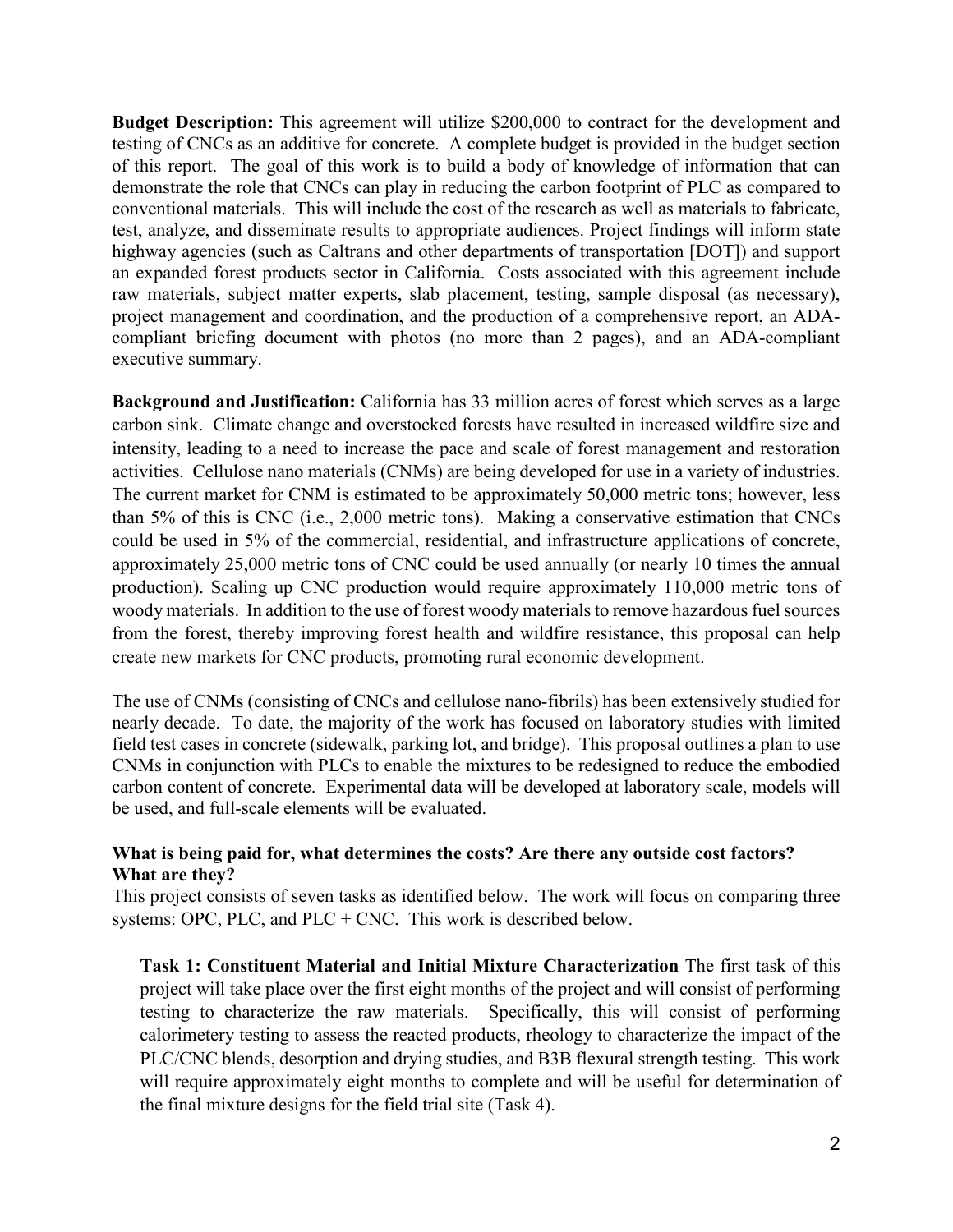**Task 2: Computational Simulation** During Task 2, the research team will build on the previously developed coupled thermodynamic/kinetic modeling framework. Specifically, the research team will begin to explore the implementation of a series of papers to better understand the impact of mixture design on reducing the carbon content. The experimental results will be able to be used to extend the model to include the role of CNMs. The second task of this project will consist of performing computational modeling using thermodynamic mixture proportioning using previously developed approaches to identify the most optimal mixtures for field testing (Task 5). It is anticipated that this work will be compared, as appropriate, with results from Task 1 (during months 6 - 8). It is anticipated that this portion of the work will occur during months 6 - 8. This work will also utilize information from the embodied carbon results obtained from Task 4 to update the model during the months 12-14. The work will also investigate whether the reduction in the pore solution pH can have benefits on the CNC performance.

**Task 3: Advanced Materials Performance Assessment** This task will utilize a combination of drying shrinkage, desorption, and neutron radiography to assess the potential benefits of CNCs in enhancing the curing, especially in PLC mixtures which rely on the increased hydration of the clinker. This work will occur during months 9 - 14. This work will also determine whether CNCs may help to reduce drying shrinkage as a potential value-added product.

**Task 4: Study of Greenhouse Gas Emission Reductions** The fourth task of this work will expand upon a greenhouse gas emissions tool that was previously developed for a Caltrans funded project to now also incorporate the use of CNCs (months 9 - 14). While it will be helpful to update the model for CNCs, additional values used as inputs will be obtained when this is integrated with the mixture proportioning method in Task 2 and Task 6 to enable mixtures to be designed to reduce greenhouse gas emissions from concrete production.

**Task 5: Field Planning/Placement/Monitoring** The fifth task of this research will focus on developing full scale pavement slabs of sizes typically used for thin concrete overlays on asphalt using three mixture proportions (OPC, PLC, PLC+CNCs) that target the reduction of the carbon footprint. The slabs will be formed, screeded, and finished. The mixtures will be assessed through standard testing (slump, strength, finishability, hygrothermal compliance, and transport properties) as well as maturity testing. The slabs will be instrumented with sensors to measure the structural and hygrothermal response under the ambient environment actions and the cement hydration process. This will occur in months 3 - 16.

**Task 6: Model Update and Comparison with Data** The sixth task will focus on coordinating the results of the modeling predictions with the carbon calculator and the measured laboratory and field performance. Specifically, this work will attempt to correlate the findings with the modeling predictions. It should be noted that the software will be used to produce representative graphs that will be used in a mixture design methodology (i.e., the software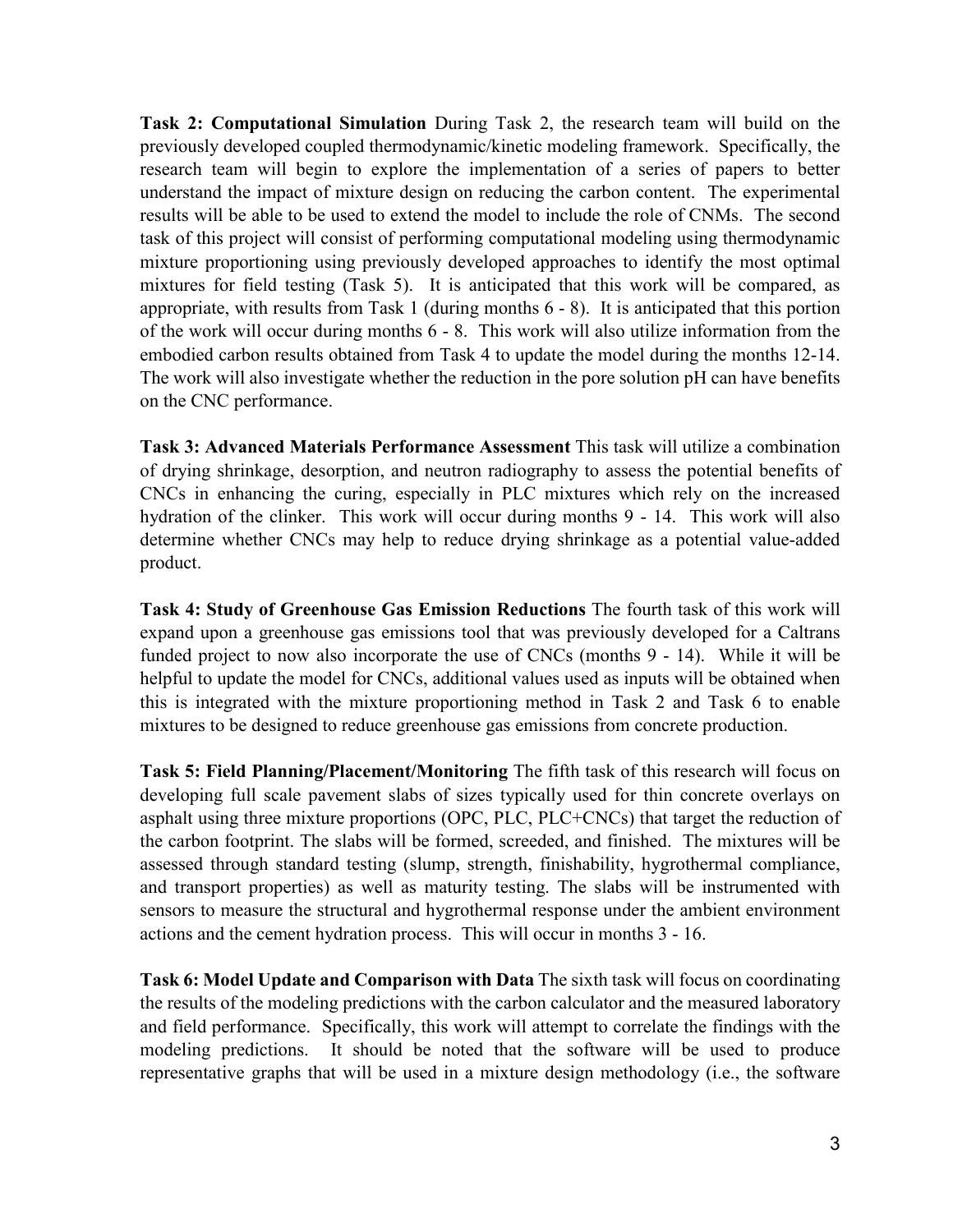itself is not a deliverable as this was developed outside this project). This will occur from months 14 - 16.

**Task 7: Final Deliverables and Review** A comprehensive report will be produced in addition to an ADA-compliant briefing document with photos (no more than 2 pages), and an ADAcompliant executive summary with major findings. In addition, ADA-compliant papers will be developed to document the experimental techniques and experimental results obtained as a part of this project. The results will be contextualized to share the benefits of the CNM in a manner that can be published in the open, referred literature. It is anticipated that these results will be able to be utilized to make a case for the CNM to be added to a DOT's approved material list. The work will be presented to the Joint Institute and Board per the timeline below.

Project findings are expected to inform the use of CNCs in concrete for use in California and other states, increasing the potential use of CNCs. Project outreach results will occur using appropriate wood and cement publications, media, and other information channels. The California Board of Forestry and Fire Protection Joint Institute for Wood Products Innovation shall be acknowledged in all information presented and/or distributed.

## **Personnel. What type and how many staff are to be utilized? What specific licenses, certifications, etc. are required?**

OSU is the academic institution with whom the Board will contract for this agreement. This will require 2 PIs at OSU.

# **Coordination responsibilities. Who is doing what and who is responsible for what?**

Board staff will oversee and support this agreement, assuring all Board responsibilities and requirements are met and that OSU receives payments and is assisted when in need of agreement support. OSU will meet all requirements and timelines set forth in this agreement.

## **What are the deliverables? Any reports required? What result is sought by contracting this service?**

# **Deliverables:**

- Chemical Composition and particle size for the cement used in the study.
- Quarterly progress reports.
- Calorimetry curves for OPC, PLC and PLC + CNC mixtures for use in calculation of the degree of hydration.
- Measured paste properties including B3B flexural strength, porosity, shrinkage and curing data. The goal will be to determine the influence of CNC on the properties and generate data for consideration by the Caltrans materials specification committee.
- Thermodynamic modeling data that provides constituent materials as well as reacted products for a range of mixture proportions with and without limestone addition. Work is developing outside of this project to determine what changes are needed for CNC materials in the modeling approach.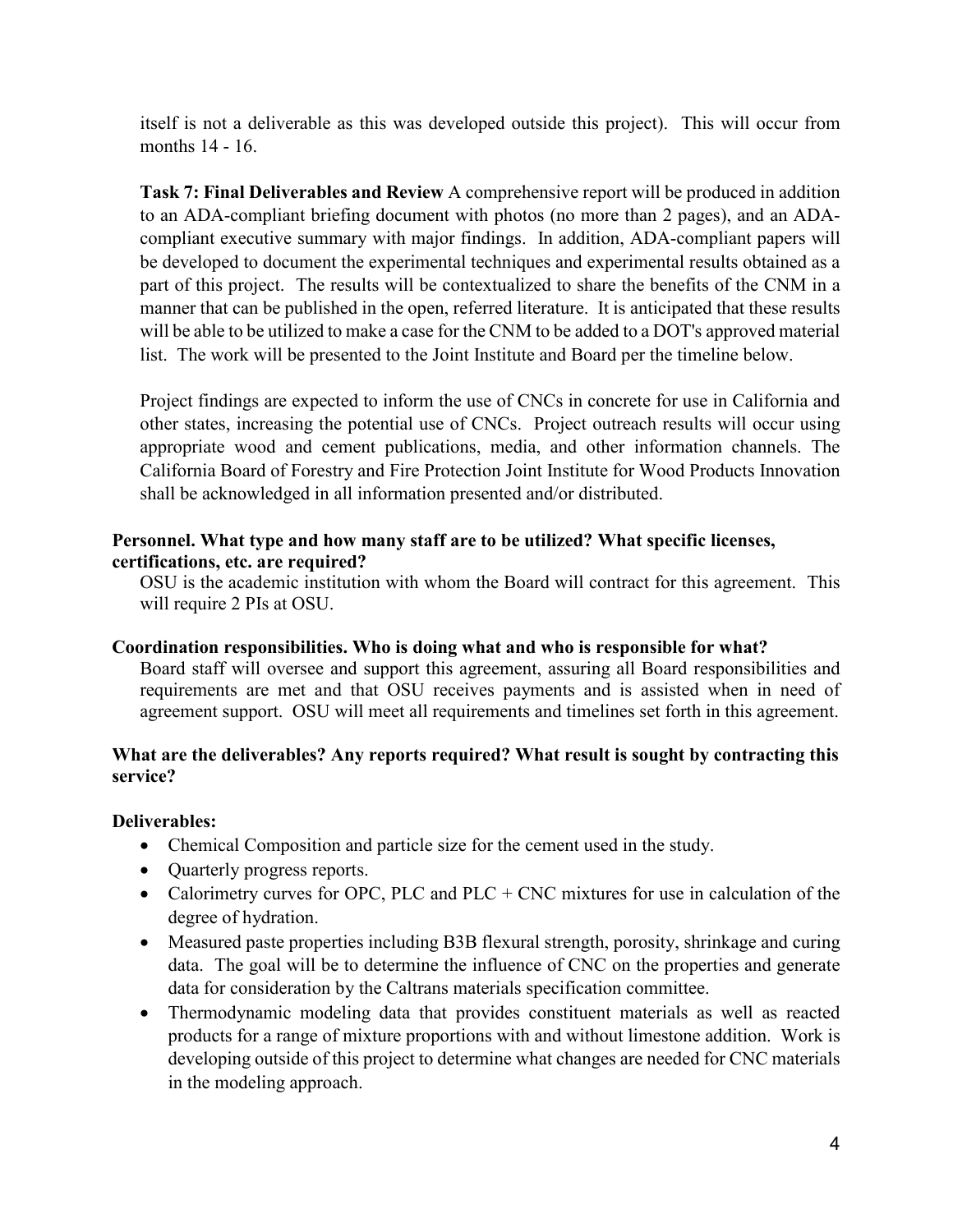- Development of carbon footprint calculations for CNC mixtures that can be added to a recently developed approach at UC Davis.
- Arrange for samples to be cast. Monitoring the performance of the samples in terms of typical concrete properties. Documentation of results of the study include strength, porosity, transport, and carbon footprint properties.
- Presentations to the Joint Institute and Board of Forestry and Fire Protection.
- The final report will consist of an approximately 20-30 page ADA-complaint executive summary with major findings as well as an ADA-compliant briefing document with photos (no more than 2 pages), and a comprehensive report with project details that will be submitted through the OSU Kiewit Center for digital repository with a DOI. The California Board of Forestry and Fire Protection Joint Institute for Wood Products Innovation shall be acknowledged in all information presented and/or distributed. Project outreach results will occur using appropriate wood and cement publications, media, and other information channels.

## **How did you determine that these services cannot be performed within state service resources? Whom have you contacted?**

OSU possesses unique facilities and expertise currently not available within California and whose mandate is to assist the forest products sector regionally to innovate and grow. OSU is geographically close to California and has lab space and personnel availability to be able to carry out the project within the timeframes necessary.

#### **Timelines. What is to be done by when? Be specific. Are progress reports needed?**

A Gannt chart is provided in Table 1. This research is to begin July 1, 2021. Quarterly research updates will be provided to Board staff and the Institute beginning at the end of December 2021. An initial draft of the comprehensive report, a draft briefing document with photos (no more than 2 pages), and the draft executive summary will be submitted to the Institute by November 1, 2022. The Institute-approved comprehensive draft report, executive summary, and briefing document with photos (no more than 2 pages) will be presented in person (or virtually if in-person meetings are not occurring) to the Board at their January 2023 meeting (date pending Board calendar update for 2023), with all 3 document drafts due to Board staff the Wednesday prior to the January Board meeting date for Board binder inclusion and review time. The final draft comprehensive report, draft ADA-compliant briefing document with photos (no more than 2 pages), and draft ADA-compliant executive summary will be presented to the Board for final approval at their March 2023 meeting (date pending Board calendar update for 2023), with all three final draft documents due to Board staff the Wednesday prior to the March Board meeting date. The final comprehensive report, final ADA-compliant briefing document with photos (no more than 2 pages), and final ADA-compliant executive summary shall be completed no later than March 31, 2023, with all invoices submitted no later than May 15, 2023.